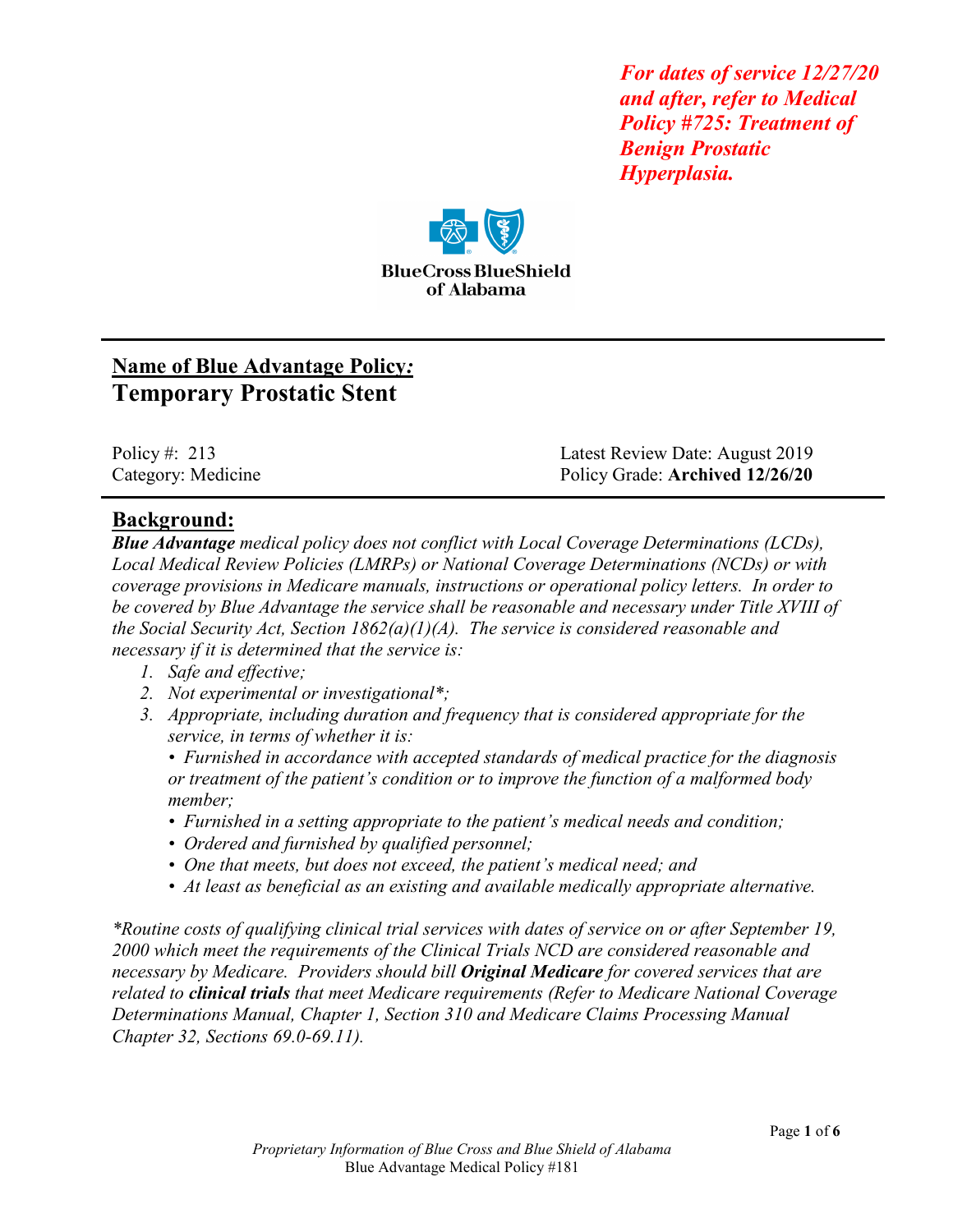### **Description of Procedure or Service:**

Prostatic obstruction is a common condition with a variety of etiologies. Benign prostatic hyperplasia (BPH) is the most common etiology, but obstruction may also occur acutely after surgical treatment for BPH, prostatic cancer or after radiation therapy. Intraprostatic stenting has been investigated as a short-term treatment option permitting volitional urination as an alternative to the commonly used Foley catheter in which urine is collected in an external bag. In addition to volitional urination, the ideal temporary stent would be one that could be easily inserted and removed without migration, permitting adequate emptying of the bladder without disrupting the external sphincter such that continence could be maintained.

The Spanner™ stent is composed of a proximal balloon to prevent distal displacement, a urine port situated cephalad to the balloon and a reinforced stent of various lengths to span most of the prostatic urethra. The distal anchor compresses the device against the sides of the meatus, thus minimally obstructing the urine flow. Sutures attach a distal anchor mechanism. Finally, a retrieval suture extends to the meatus and deflates the proximal balloon when pulled. The device is inserted in an outpatient procedure under topical anesthesia.

**Note:** This policy does not address the use of permanent prostatic stents. The Urolume is an example of an FDA approved **permanent** prostatic stent. This wire mesh device is placed into the urethra, where it is slowly incorporated into the urethral wall. This policy only addresses temporary stents, which are designed to be removable.

### **Policy:**

#### Blue Advantage will treat a **temporary prostatic stent** as a **non-covered benefit** and as **investigational**.

*Blue Advantage does not approve or deny procedures, services, testing, or equipment for our members. Our decisions concern coverage only. The decision of whether or not to have a certain test, treatment or procedure is one made between the physician and his/her patient. Blue Advantage administers benefits based on the members' contract and medical policies. Physicians should always exercise their best medical judgment in providing the care they feel is most appropriate for their patients. Needed care should not be delayed or refused because of a coverage determination.*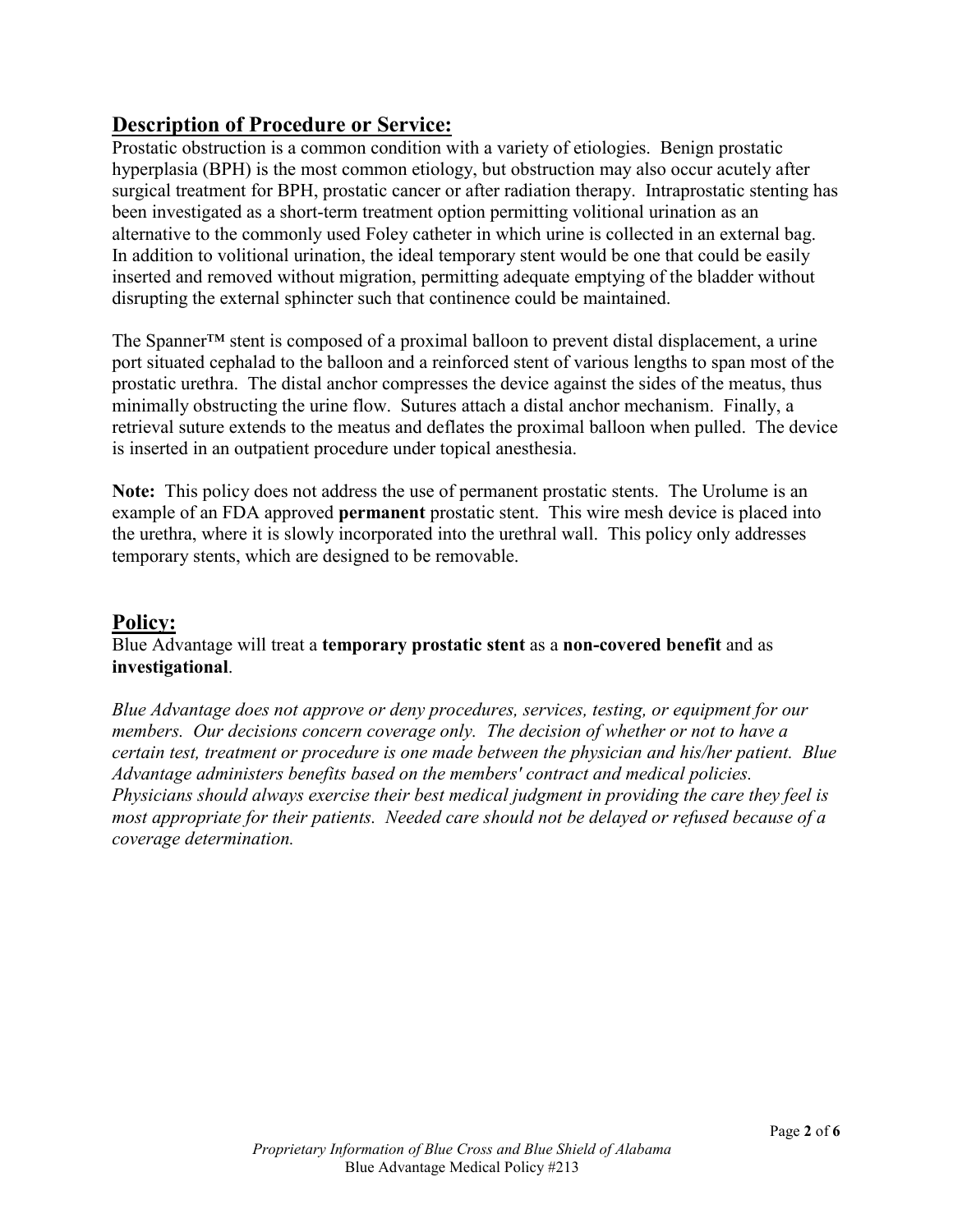## **Key Points:**

#### **Literature Review**

This policy was originally created in 2004 and regularly updated with searches of the MEDLINE database. The most recent literature search was performed for the period July 2011 through July 2012. Following is a summary of the key literature to date:

There is minimal published data regarding the Spanner stent or any temporary prostatic urethral stent. Corica et al published the results of a case series of 30 patients who had obstruction of the prostatic urethra. The Spanner stent was inserted and remained in situ for between 1 and 98 days (mean 57 days). The maximum urinary flow rate improved from 8.2 mL/sec to 11.6 mL/sec, while the mean post void residual improved from 312 mL to 112.3 mL. There was temporary self-limited incontinence during the first week in 11 of the 30 patients. There were no significant complications.

A European research group conducted studies for two new designs of removable stents in a total of 143 subjects. Unsatisfactory outcomes were reported for both models; the stents required early removal due to migration and other sources of pain with a median retention of less than 105 days.

One randomized controlled trial (RCT) that evaluates the Spanner (Sp) prostatic stent has been published. Findings were published in 2008 by Dineen and colleagues. The study evaluated the impact of the Spanner stent on management of voiding symptoms, irritative symptoms, and bother after transurethral microwave thermotherapy (TUMT). (1) Patients (n=186) were randomly assigned to the Sp ( $n=100$ ) or standard of care (SOC,  $n=86$ ) after TUMT and 3 to 10 days of routine catheterization. After catheter removal, the SOC group received no further treatment until follow-up visits. Primary outcomes evaluated included the International Prostate Symptom Score (IPSS) voiding subscore, IPSS irritative subscore, voiding diary data, and Benign Prostatic Hyperplasia Impact Index 7 to 10 days before TUMT and repeated 1, 2, 4 (stent removal), 5, and 8 weeks after stent insertion. The IPSS voiding and irritative subscores showed statistically significant improvement at week 1 for the Sp group but no significant differences at weeks 2, 4, 5, and 8. For the individual IPSS voiding and irritative questions of incomplete emptying, there were no significant differences between the Sp and SOC groups at any visit. Overall, individual IPSS irritative questions did not differ significantly between the Sp and SOC groups at 1, 2, and 4 weeks after stent insertion. From the voiding diary data, the feeling of incomplete emptying, terminal dribble, and leakage were not significantly different between the Sp and SOC groups at any visit. On the Benign Prostatic Hyperplasia Impact Index, the Sp group was less bothered during the time of stent use (2 weeks). The remaining weeks for this index were similar in both groups. While this study showed statistically significant changes in some outcome measures, the study has a number of limitations. First, participants or practitioners were not blinded to the treatment, so potential biases could have occurred on reporting the outcome measures. Second, no information is given about dropout rates or missing data. Finally, the clinical significance of many of the findings is not known. Thus, these data are inconclusive regarding the role of temporary prostatic stents for prostatic obstruction conditions.

Another report on the Spanner stent, published in 2007, described repeated temporary stent use in 43 consecutive patients with bladder-outlet obstruction who were unfit for surgery. It was reported that more than half of the patients (63%) had unsatisfactory outcomes; the remaining 37% were considered to have had satisfactory outcomes, either with a stent in situ after a mean of 5 changes or stent-free after a successful voiding trial.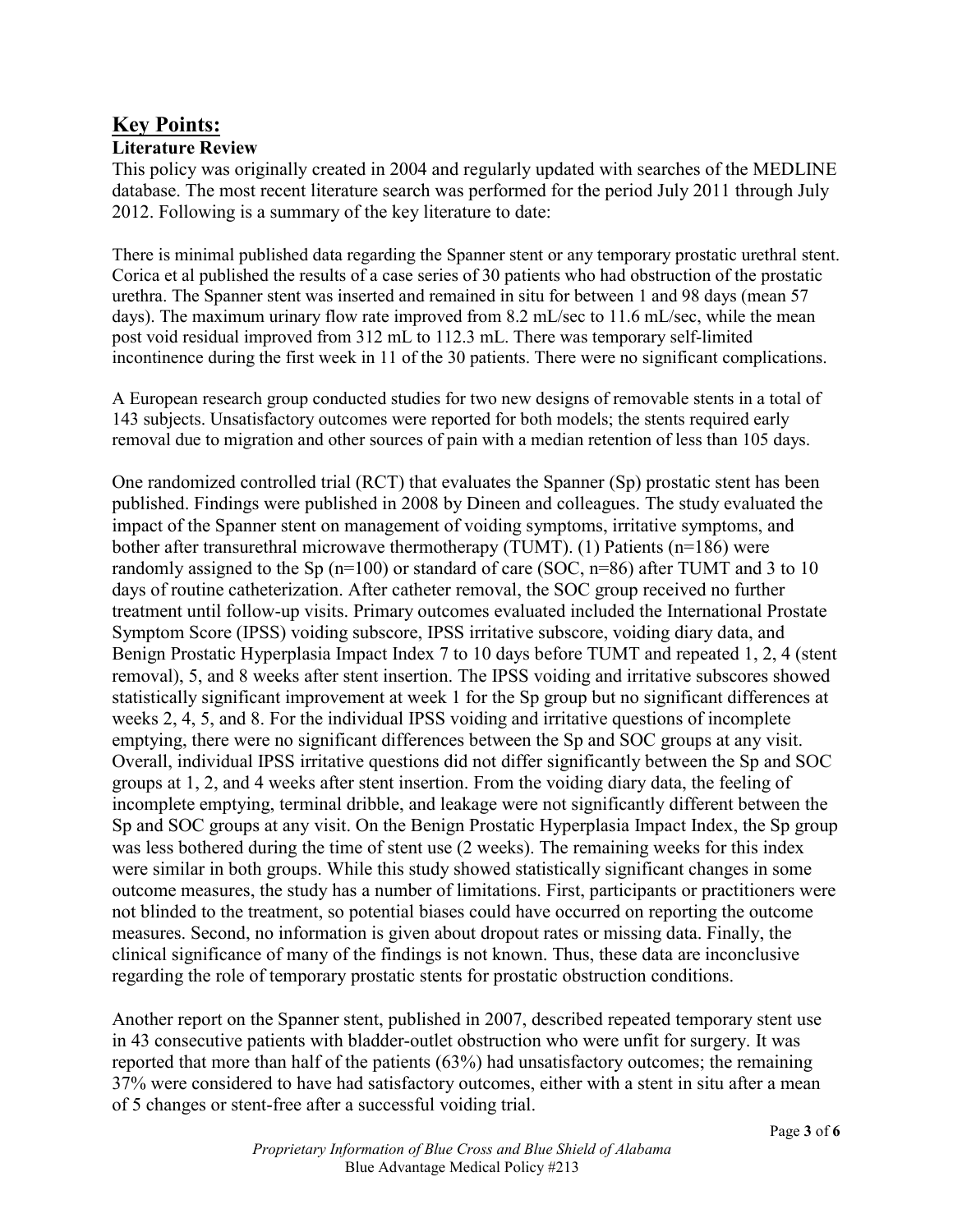In 2006, Kijvikai and colleagues conducted a study in Europe to assess the efficacy and safety of 2 versions of a blind placement temporary prostatic stent (BPS-1 and BPS-2) in the treatment of patients with benign prostatic obstruction. A total of 55 men were enrolled in the trial. Spontaneous voiding was achieved in all patients immediately after stent insertion, with improvements in voiding parameters and symptom scores. In patients with the BPS-1, migration occurred in 85%. In patients with the BPS-2, migration occurred in 5%. The median indwelling time of the stent was 16 days for the BPS-1 and 38 days for the BPS-2. Removal was successful in all but 1 case (BPS-2). The authors concluded that the BPS-1 and BPS-2 are not suitable for clinical practice because of the significantly high migration rate (BPS-1) and voiding parameters and symptom scores (BPS-2) that were not significantly improved. Given the study location and lack of FDA approval for these devices, these data are insufficient to draw conclusions regarding the use of these devices.

In 2005 and 2006, van Dijk and colleagues conducted studies for 2 designs (hourglass-shaped and bell-shaped) of removable stents in a total of 143 subjects. Unsatisfactory outcomes were reported for both models; the stents required early removal due to migration and other sources of pain, with a median retention of less than 105 days.

In 2008, Vanderbrink and colleagues published a review of the use of the temporary prostatic stent. The report concluded that "….a major disadvantage of temporary prostatic stents is that they have a small lumen that can result in urinary retention secondary to clot–induced impairment of catheter patency, when placed in the immediate post-TUMT treatment."

In 2011, Chao et al published a small case series that evaluated the Memokath 028 temporary prostatic stent for preventing urinary obstructive symptoms after prostate brachytherapy. Stent removal was planned for 6 months after implant. Seven of 20 patients (35%) requested early stent removal due to adverse events; 3 of these reported urinary incontinence and 2 reported discomfort. The authors concluded that use of stenting in this situation is feasible but has a relatively high rate of adverse effects; they recommended that future studies focus on patients at highest risk of urinary obstruction.

#### **Summary of Evidence**

Data are inconclusive regarding the role of temporary prostatic stents for prostatic obstructive conditions. This procedure has not been shown to improve the net health outcome. Therefore, the use of temporary prostatic stents is considered investigational.

#### **Practice Guidelines and Position Statements**

Although previous versions of the American Urological Association guideline on the management of benign prostatic hyperplasia included a statement on temporary prostatic stents, this technology was not mentioned in the current version of the guideline (revised 2010). No other relevant practice guidelines or position statements were identified.

### **Key Words:**

Temporary prostatic stent, Spanner temporary prostatic stent, intraprostatic stenting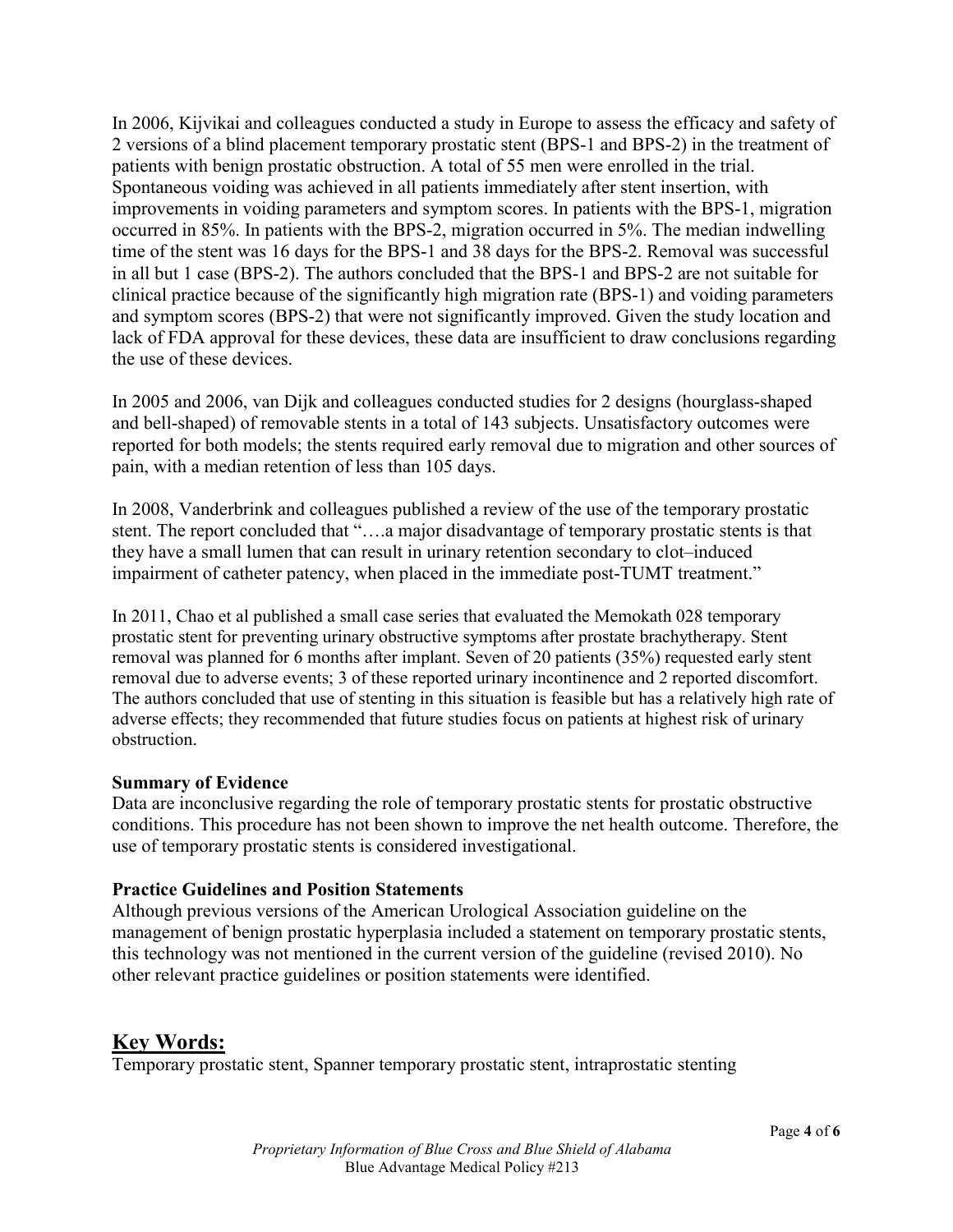### **Approved by Governing Bodies:**

The Spanner™ temporary prostatic stent received approval from the U.S. Food and Drug Administration (FDA) on December 14, 2006 through the premarket approve or PMA process. The device is intended "for temporary use (up to 30 days) to maintain urine flow and allow voluntary urination in patients following minimally invasive treatment for benign prostatic hyperplasia (BPH) and after initial post-treatment catheterization."

The Memokath 028 is a new prostatic stent which is also temporary. It is a nickel-titanium stent which is made by PNN Medical (Denmark). **This stent does not have FDA approval.**

### **Benefit Application:**

Coverage is subject to member's specific benefits. Group specific policy will supersede this policy when applicable.

### **Current Coding:**

CPT codes:

**53855** Insertion of a temporary prostatic urethral stent, including urethral measurement

### **Previous Coding:**

CPT codes:

**0084T** Insertion of a temporary prostatic urethral stent

### **References:**

- 1. Blue Cross Blue Shield Association. Technology Evaluation Center (TEC) Assessment, Section: Medicine. September 2011.
- 2. Chao ST, Angermeier K, Klein EA et al. Prophylactic uretheral stenting with memokath 028SW in prostate cancer patients undergoing prostate 125l seed implants: phase I/II study. J Contemp Brachytherapy 2011; 3(1):18-22.
- 3. Corica AP, Larson BT et al. A novel temporary prostatic stent for the relief of prostatic urethral obstruction, BJU Int 2004; 93:346-48.
- 4. Dineen MK, Shore ND Lumerman JH, et al. Use of a temporary prostatic stent after transurethral microwave thermotherapy reduced voiding symptoms and bother without exacerbating irritative symptoms. Urology 2008; 71(5):873-7.
- 5. Grimsley SJ, Khan MH, Lennox E et al. Experience with the spanner prostatic stent in patients unfit for surgery: an observational study. J Endourol 2007; 21(9):1093-6.
- 6. Kijvikai K, van Dijk M, Pes PL et al. Clinical utility of "blind placement" prostatic stent in patients with benign prostatic obstruction: a prospective study. Urology 2006; 68(5):1025-30.
- 7. Shore ND, Dineen MK, Saslawsky MJ et al. A temporary intraurethral prostatic stent relieves prostatic obstruction following transurethral microwave thermotherapy. J Urol 2007; 177(3):1040-6